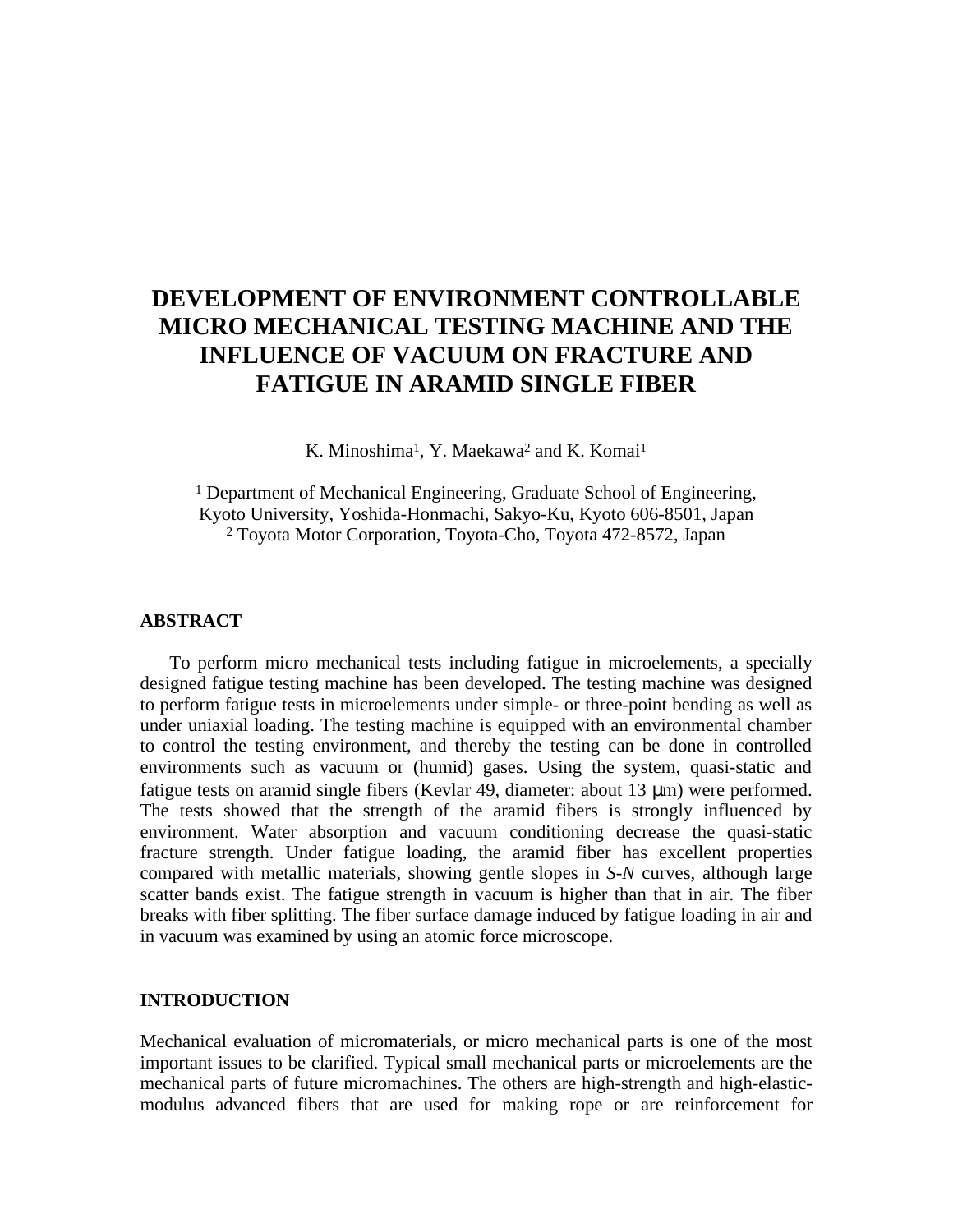composite materials. As for microelements for micromachines, recent investigations have preferentially aimed at the processing methods. However, to develop a reliable micromachine in a service operation, mechanical properties including fatigue and wear response of the microelements must be understood. This will help to establish design criteria and life assessment methods for micromachines. As for advanced fibers, the mechanical properties of the fiber itself are extremely important [1-3], because the mechanical properties of a composite material are dependent on the properties of matrix, fiber and fiber/matrix interface. Of these, the longitudinal elastic modulus and fracture strength are strongly dependent on the properties of the fiber reinforcement [1]. Therefore, the fracture strength and fracture mechanism of the fiber itself must be determined, in order to better understand the performance of composite materials structures.

Besides the above considerations, micro mechanical components' properties are sensitive to the surrounding environment, because the surface to volume ratio increases with a decrease in the size of the component [4, 5]. This means that environmental strength evaluation is an extremely important research area. For example, quasi-static fracture and fatigue strengths of unidirectionally reinforced alumina fiber reinforced aluminum in air were decreased from that in vacuum. This was attributed to a decrease in fiber strength in air from that in vacuum due to water molecules in laboratory air [1, 3].

As for micro mechanical testing, the difficulties that we face are how small loads are accurately applied to micromaterials and how they are to be handled. Johansson and Schweitz [6] developed a testing machine that enables quasi-static simple bending tests as well as tensile tests [7] for a microelement. Tests can be conducted in a scanning electron microscope, and thereby *in situ* monitoring of testing sequence is possible. In their system, small loads are applied by a piezo-electric actuator. Piezo-electric actuator driven testing machines were also developed in ETH [8] and Toyota [9]. Other drive methods to apply small loads to microelements are DC motors [10] or electro-magnetic actuators [11].

However, these testing machines preferentially aimed at quasi-static tests and have scarcely been applied to fatigue testing: fatigue behavior is one of the most important issues in micro electro mechanical systems [4, 12-14]. Komai et al. [14] have developed a specially designed testing machine for microelements. Small loads can be applied to microelements using an electromagnetic actuator, and thereby mechanical testing including fatigue in microelements is possible. A drawback of the testing machine, however, is that testing in a controlled environment such as vacuum or humid gases, is impossible.

In this investigation, the authors have developed a micro mechanical fatigue testing machine equipped with an environment chamber. Using this new testing machine, micro mechanical fatigue tests were conducted in advanced aramid fibers. Special attention was paid to environmental effects of vacuum on the fracture and fatigue behavior. Nanoscopic fiber surface damage was evaluated by using an atomic force microscope [15], and the fracture mechanism and the influence of vacuum on the fracture behavior are discussed.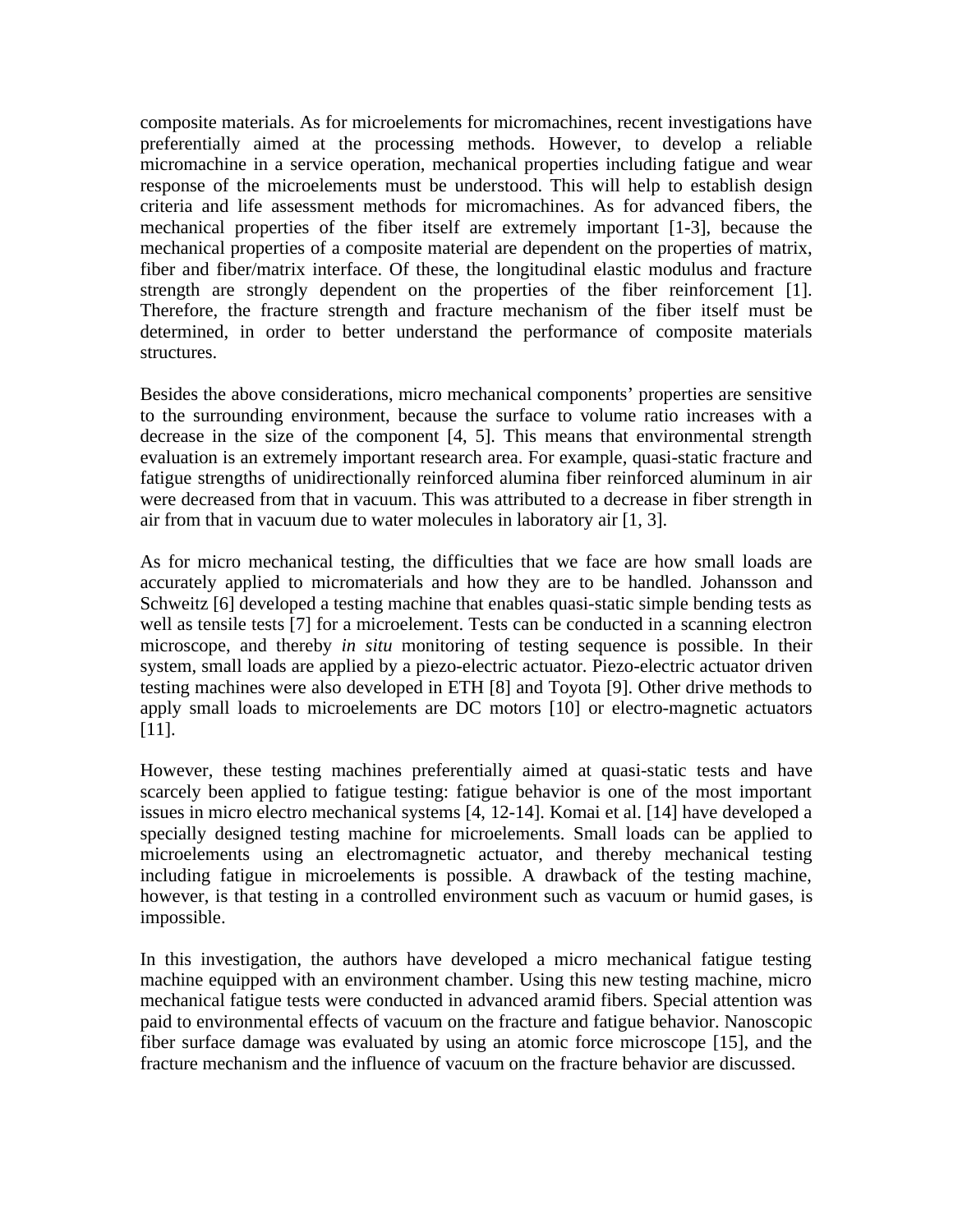# **ENVIRONMENT CONTROLLABLE MICRO MECHANICAL FATIGUE TESTING MACHINE**

The authors' group [14] has already developed a testing machine, which enables mechanical testing including fatigue of a microelement. Small loads (load range: 0.1 mN - 5N, accuracy: 0.02 mN) are applied by means of an electromagnetic actuator, and the associated displacement is measured with a differential transformer. The operation of the testing machine is computer controlled, and real-time data acquisition and data analyses are thereby possible. Although precision micro mechanical testing can be conducted using the developed system, drawbacks are that the loading frequency is limited to only 0.1 Hz and that it was designed to operate only in laboratory air. However, as is discussed before, the effects of environments on mechanical properties become extremely important in micromaterials, and therefore, the mechanical evaluation should be performed in a controlled environment.

Considering these, the authors have developed a micro mechanical fatigue testing machine that is equipped with an environmental chamber. Micro mechanical tests including fatigue are thereby possible in a controlled environment such as vacuum (10-4 Pa) and various (humid) gases. The environment chamber is evacuated by a diffusion vacuum pump (200 L/s) and a rotary pump (160 L/min). Small loads (maximum load:  $\pm 5$ N, maximum displacement:  $\pm 1.25$  mm) are applied by an electro-magnetic actuator, and fatigue tests can be conducted at higher stress cycle frequencies up to 20 Hz. The testing machine will accomodate three-point bending simple bending, and axial load type testing. The applied load is measured by a precision type load cell with a full scale of either 5 N or 1 N. The displacement of the loading point is measured with a linear differential transformer. The testing machine can operate under either a load control or displacement control. The testing machine is also equipped with a programmable function generator, and a desired loading wave form can be applied to a sample, including sinusoidal wave, saw-tooth wave, and positive and/or negative pulse wave forms.

In the case of bending tests, the sample must be loaded at the center of a microbeam under three-point bending, and at the middle part in the width direction under simple bending. For this purpose, the testing machine is equipped with a top viewer, or an optical microscope, for monitoring specimen alignment. In the case of bending tests, force can be applied to a microelement by a stylus positioned at the end of the actuator, which is a spherical diamond tip of 20  $\mu$ m radius and 60 $^{\circ}$  cone angle. For three-point bending, a specially designed jig to support a microelement is used: two roller support (diameter: 0.6 mm) are used and the spacing between the roller can be varied as a test requirement.

## **FRACTURE AND FATIGUE BEHAVIOR OF ARAMID SINGLE FIBER**

#### *Experimental Procedures*

The aramid fiber used was Kevlar 49 manufactured by du Pont, USA. Single fiber quasistatic tensile tests were conducted, following the recommended testing procedures as described in ASTM D3379/JIS R7601. Figure 1 illustrates the single fiber tensile test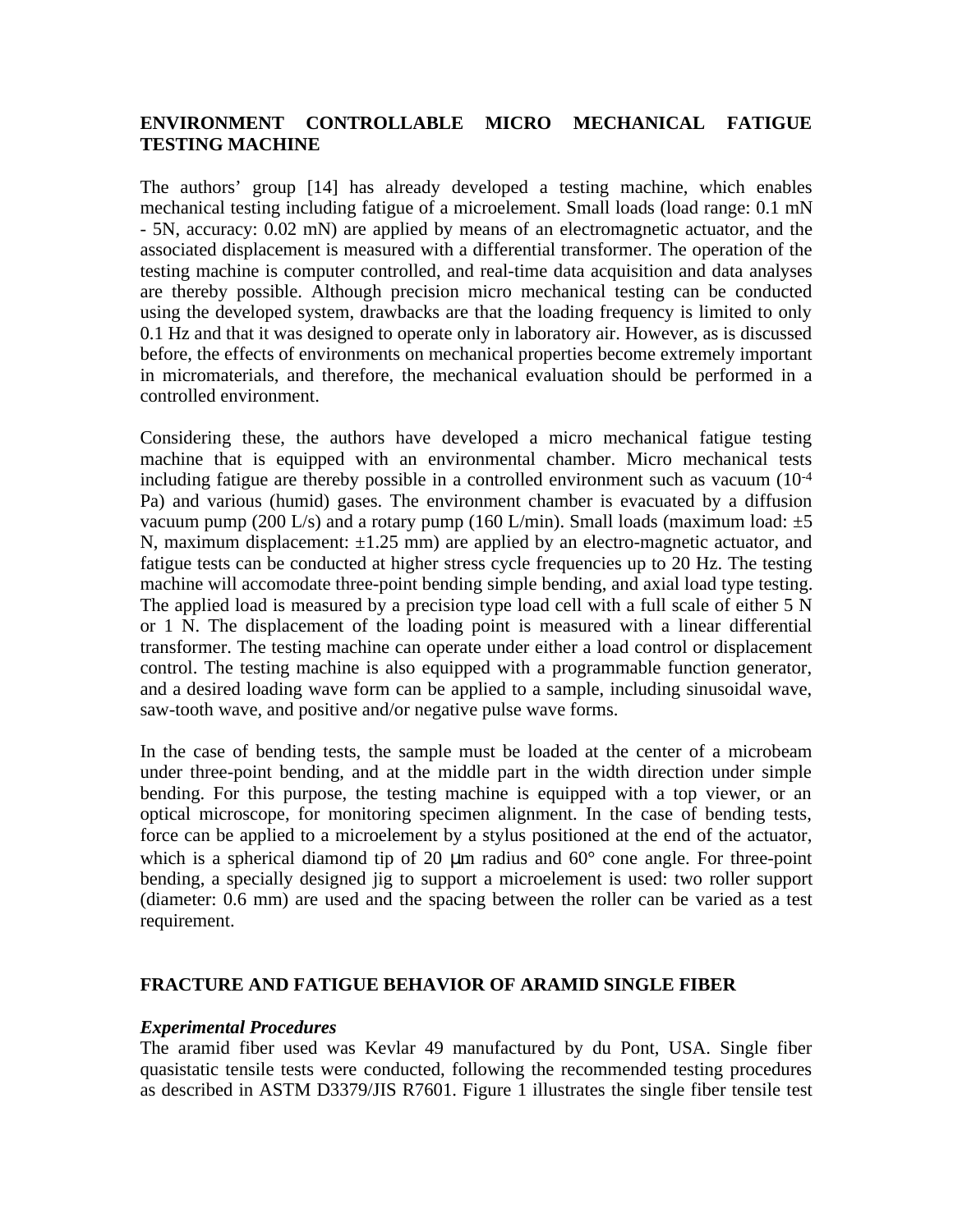specimen. The fiber was glued to a tab made of polyester thin film, in order to easily handle the small diameter fiber. Using the developed testing machine, tensile tests in laboratory air and in vacuum  $(4 - 5 \approx 10^{-3} \text{ Pa})$  were conducted on the fibers preconditioned in laboratory air at a displacement rate of  $3.5 \approx 10^{-2}$  mm/s. The fibers were stored in laboratory air for about three to four years before conducting the mechanical tets. The load cell used here had a capacity of 1 N.



Figure 1: Single fiber tensile test specimen

Fatigue tests were also conducted in air and in vacuum  $(1 - 2 \approx 10^{-3} \text{ Pa})$  under a load control at a stress ratio of 0.2 and a frequency of 5 Hz. Fiber damage was observed with a field-emission, high-resolution scanning electron microscope (S4500, Hitachi Ltd., Japan). For some fibers, nanoscopic fiber surface damage was closely examined with a scanning atomic force microscope (AFM; NanoScope III and multi-mode SPM unit, Digital Instruments Co., USA).

## *Out Gassing Behavior of Fiber*

Figure 2 illustrates the mass change of the Kevlar 49 fiber that was conditioned in vacuum for 4 h. The change was measured in laboratory air just after the fiber was taken from the vacuum chamber to laboratory air. The ordinate adopted is the fiber mass normalized by the mass measured before vacuum conditioning. An increase in the mass is attributed to re-absorption of moisture, and it is reasonable to asuume that this moisture uptake reached the same equilibrium level as the levlel in the fiber before vacuum exposure. Therefore, the outgassing of the fiber can be obtained from re-absorption data, and it was about 3 to 4 % to the total mass of the fiber. The amount of outgassing measured here was almost equal to the equivalent water sorption in humidified air. Others reported moisture uptakes of 3% (RH50%, 30°C) [16] to 4.5% (RH55%, 23°C) [17].

## *Effects of Vacuum on Single Fiber Tensile Strength*

Aramid fibers absorb water, and such absorbed water degrades the axial [2, 18] as well as lateral mechanical properties [19]. The longitudinal tensile strength and elastic modulus are smaller in the fibers preconditioned in hot water at 80°C than those conditioned in laboratory air [2]. The failure is associated with longitudinal splitting, and the amount of fiber splitting is more conspicuous in the fibers conditioned in hot water than in the fibers conditioned in air.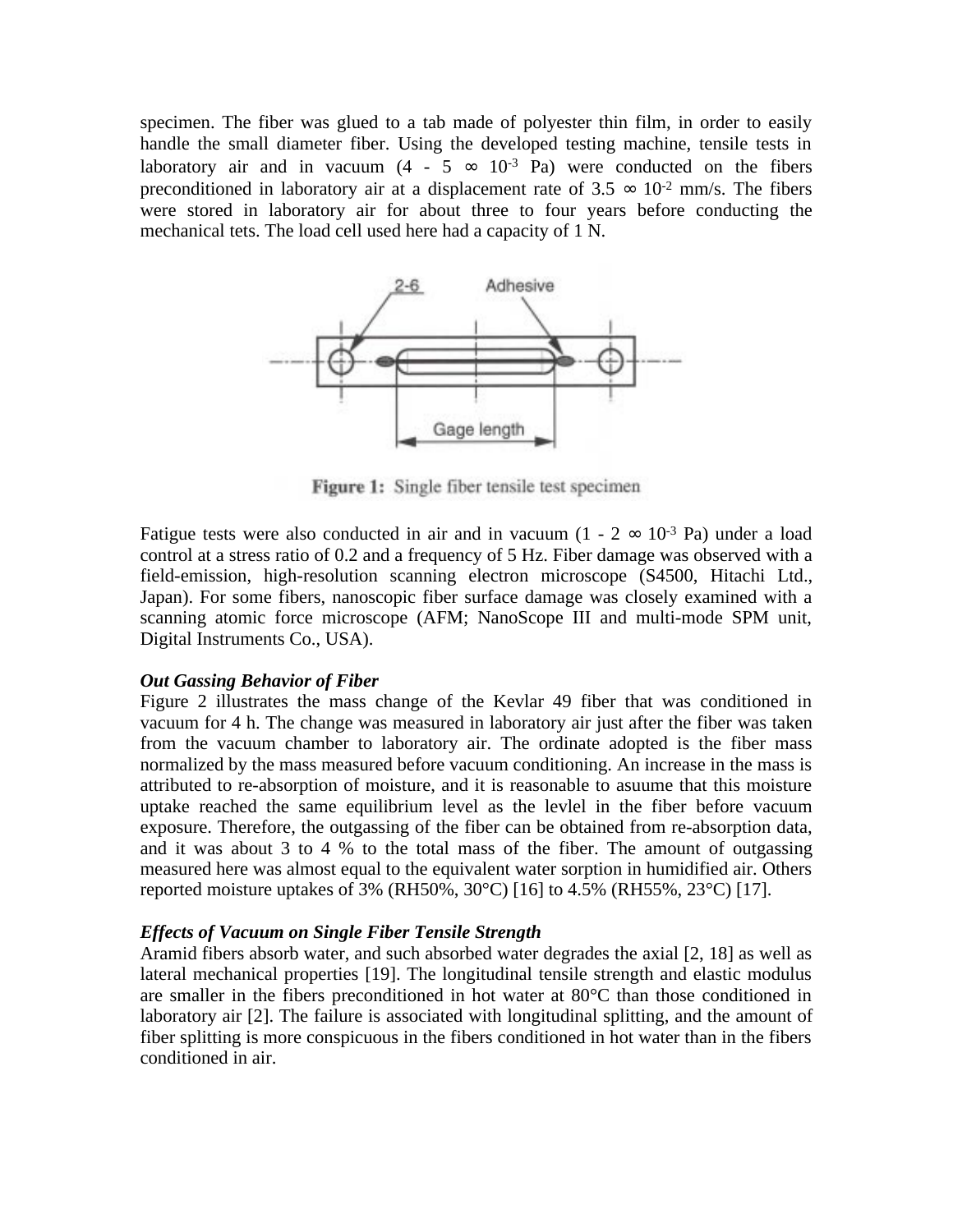





Figure 3: Weibull plots of the tensile strength of Kevlar 49 fiber tested in laboratory air and in vacuum.

Figure 3 illustrates an example of Weibull plots of the tensile strength of fibers conditined in laboratory air and in vacuum. In contrast with the results for fibers conditioned in hot water, the tensile strength in vacuum was lower than that in air. The fiber failure was associated with fiber splitting, and an amount of fiber splitting in vacuum was larger than that in air. These results suggest that by conditioning in vacuum, water and/or other gasses diffused out of the fibers, and then they became susceptible to fiber splitting, resulting in a decrease in fiber strength.

#### *Effects of Vacuum on Single Fiber Fatigue Strength*

Figure 4 shows the *S-N* curves of Kevlar 49 single fiber conducted in air and in vacuum. The left-pointing arrows on the low-cycle end of Figure 4 indicate that the sample failed during fine adjustments of loading levels. First, the *S-N* curves have a large scatter band, similarly to the quasistatic tensile strength. Second, the slope of the *S-N* curves is gentle compared with those of metallic materials, indicating that the Kevlar 49 fiber has excellent fatigue properties. Finally, the fatigue strength of fiber in vacuum was higher than that of fibers in laboratory air. However, as is shown in the previous section, efects of environment on tensile strength was the oposite. Namely, the tensile strength of fibers tested in air was higher than that of fibers tested in vacuum.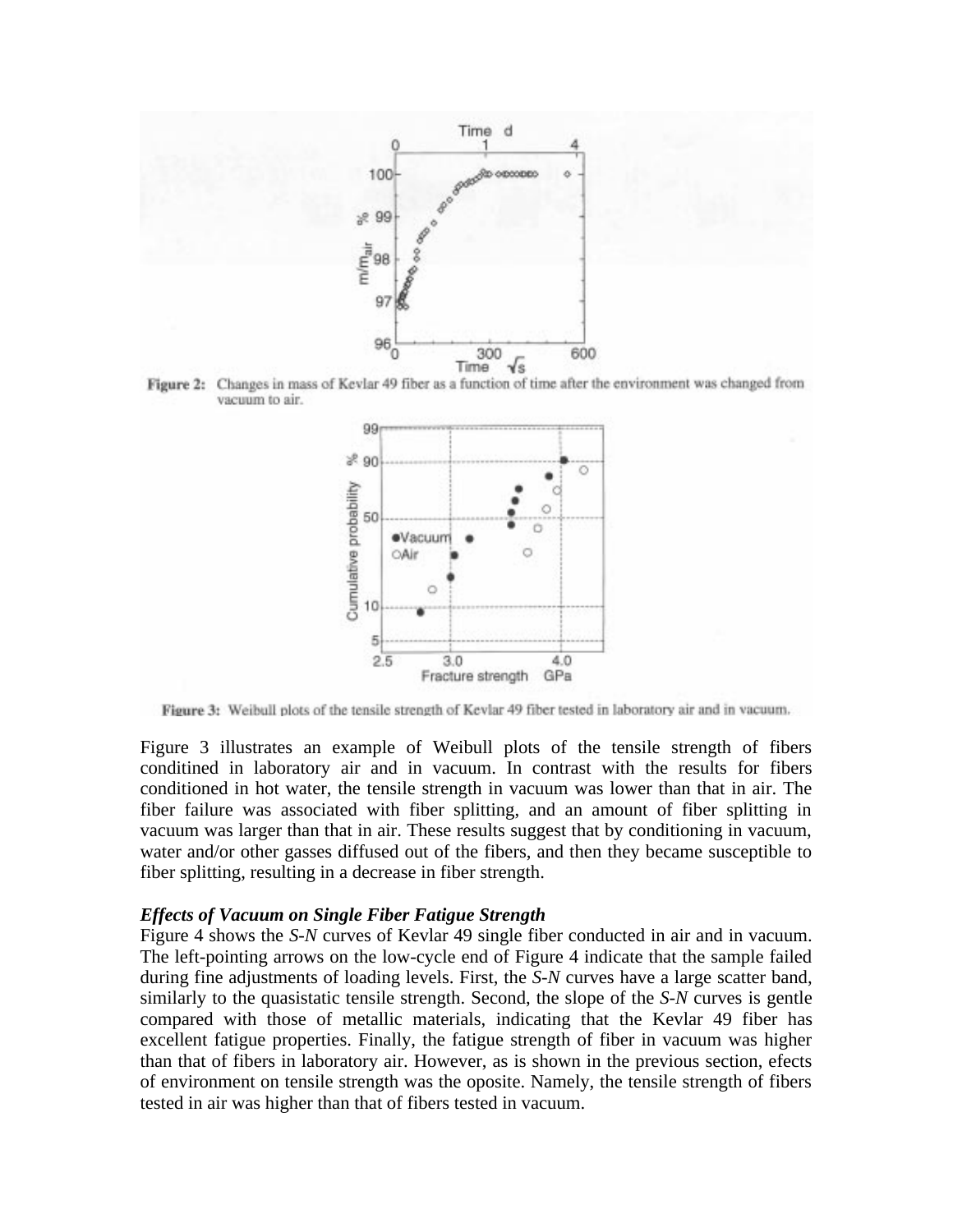

Figure 4: S-N curves of Kevlar 49 fiber in laboratory air and in vacuum.



Figure 5: Changes in displacement as a function of stress cycles during single fiber fatigue tests in (a) laboratory air and in (b) vacuum.

Figure 5 shows changes in displacement as a function of stress cycles. The displacement increased gradually in air, and its change was linear when plotted semi-logarithmically (Figure 5(a)). However, in vacuum (Figure 5(b)), the displacement abruptly increased at a certain stress cycle. This abrupt increase in displacement was observed in all tests conducted in vacuum, not in air.

Similarly to the case of tensile tests, the fiber broke with fiber splitting. In air, the splitting length at breaking point was about 60  $\mu$ m, some of which got tangled and the tip of which branched into several parts (see Figure 6(a)). In contrast with these, the shape of the splitting in vacuum was simple, and no tangled one was observed (Figure 6(b)). In addition, the length of the splitting at breaking point was more than 200  $\mu$ m: the splitting length relating to fiber breakage in vacuum is longer than that fatigued in air.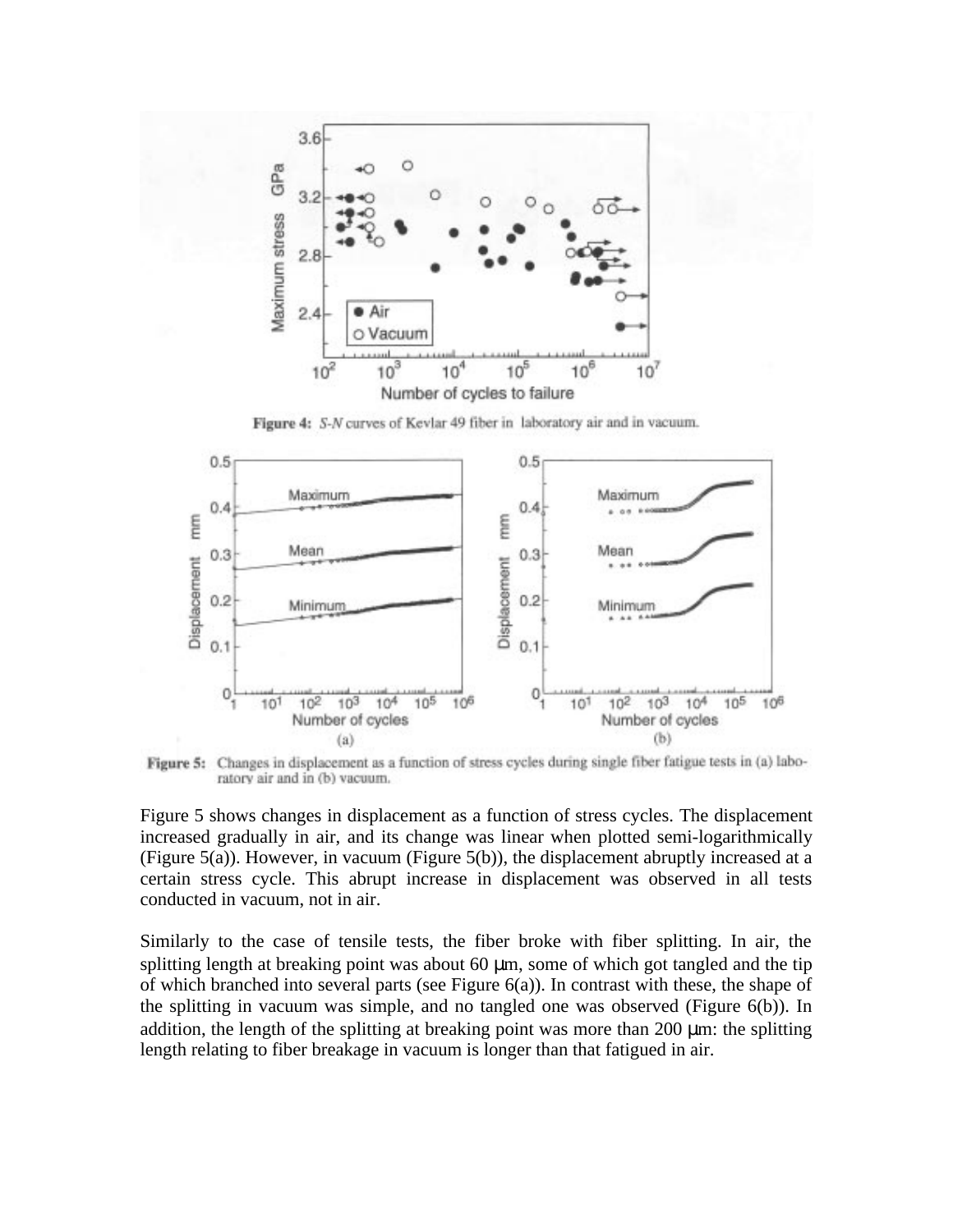

Figure 6: Fracture morphology of Kevlar 49 fiber fatigued in (a) air (maximum stress: 2.73 GPa,  $N_f$  = 1.49  $\times$  $10^5$ ) and in (b) vacuum (maximum stress: 3.42 GPa,  $N_f = 1.98 \times 10^5$ ).



Figure 7: AFM image of virgin fiber surface of Kevlar 49, which was preconditioned in air.

#### *Nanoscopic Fatigue Damage Evaluation by AFM*

Micromaterials such as the Kevlar fibers used in this investigation are smaller than ordinary mechanical parts and have characteristic dimensions on the order of µm. Hence, the damage that causes fracture and degradation in strength is localized to extremely small areas, compared with traditional mm sized mechanical parts. Therefore, higher magnification, or nanoscopic surface damage evaluation [15] is required, instead of traditional µm-order damage evaluation by using, for example, a scanning electron microscope.

Figure 7 [2] illustrates the contact mode AFM image of a Kevlar 49 fiber conditioned in laboratory air at room temperature. The image was taken before mechanical testing. Typical longitudinal fibril structure [20] can be seen, indicating fiber molecules align along the fiber axis, or longitudinal direction. However, surface roughness is very small. The  $R_a$  value calculated was 0.67 nm.

Figures 8 and 9 respectively illustrate the AFM images of fiber surface, fatigued in air and in vacuum. On the surface of the fiber fatigued in air, "nodule" type fiber surface damage can be seen. The size of nodules ranged from about 30 to 50 nm, and some large nodules were about 100 to 200 nm. The ratio of large nodules tended to increase with stress cycles (Figure 8). These nodules are considered nuclei that will lead to splitting.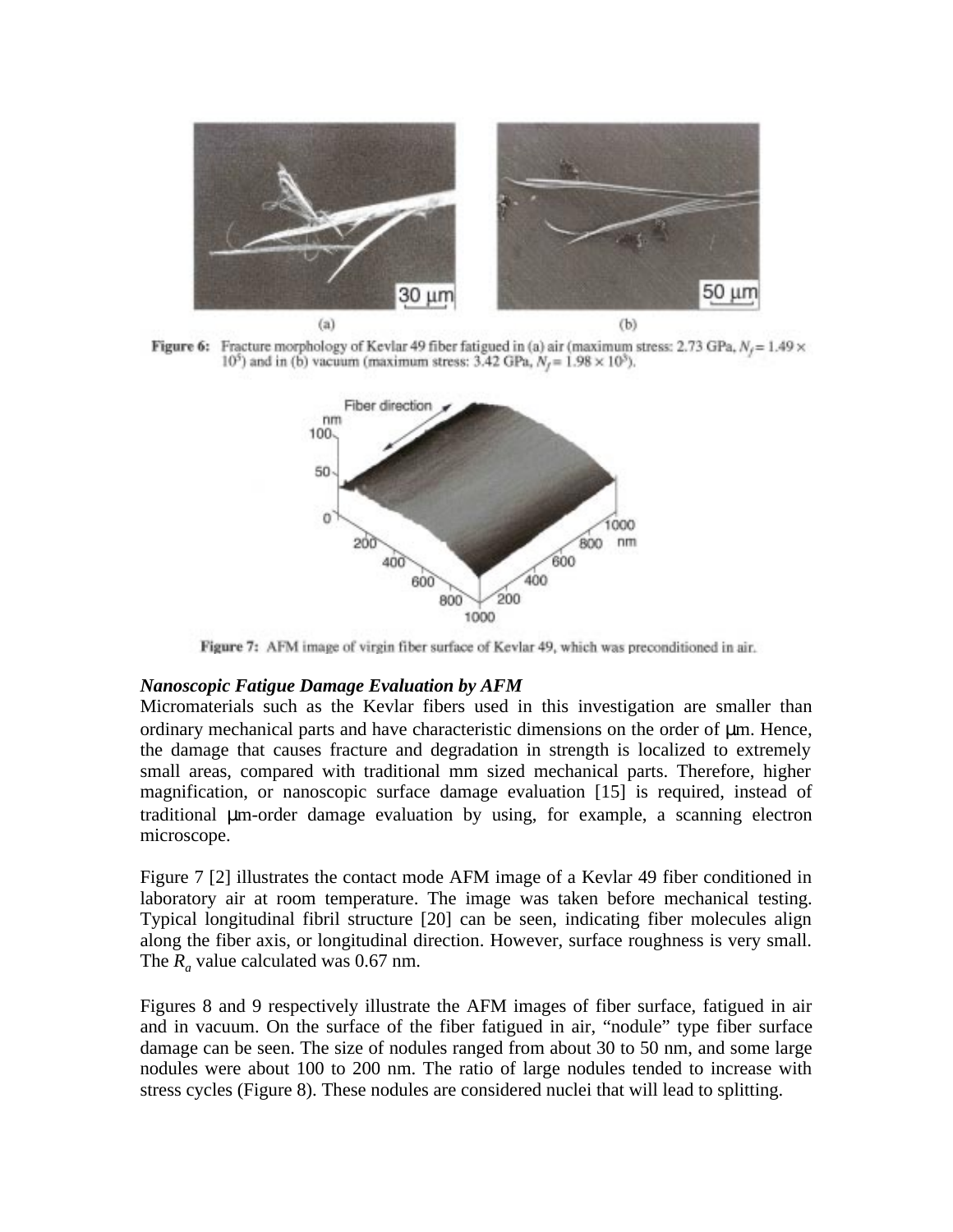

Figure 8: AFM image of Kevlar 49 fiber, fatigued in laboratory air. The images were taken the fatigue test being interrupted at (a)  $n = 1 \times 10^4$  cycles and (b)  $n = 5 \times 10^4$  cycles.



AFM image of Kevlar 49 fiber, fatigued in vacuum. The images were taken the fatigue test being Figure 9: interrupted at (a)  $n = 1 \times 10^3$  cycles and (b)  $1 \times 10^4$ .

Similarly to the fatigue damage observed in air, the fiber surface fatigued in vacuum consisted of "nodule", when the number of fatigue cycles was less than the stress cycles above which an abrupt increase in displacement was observed (Figure 5(b)). However, when the number of cycles was greater than the cycles where the abrupt increase in displacement occurred, the fiber surface looked different (Figure 9(b)). The cross section normal to the fiber axis became extremely smooth, and no trace in fibril structures could be seen. Along the fiber direction, large "undulations" could be seen. The abrupt increase in displacement and associated nanoscopic fiber surface changes in morphology may relate to rearrangement of molecular structures. In vacuum, fatigue loading promotes the rearrangements in molecular structures in fiber, resulting in a large increase in displacement and improvement in fatigue strength. However, further investigation is required in the mechanisms of fatigue and how the vacuum environment affect the fatigue strength.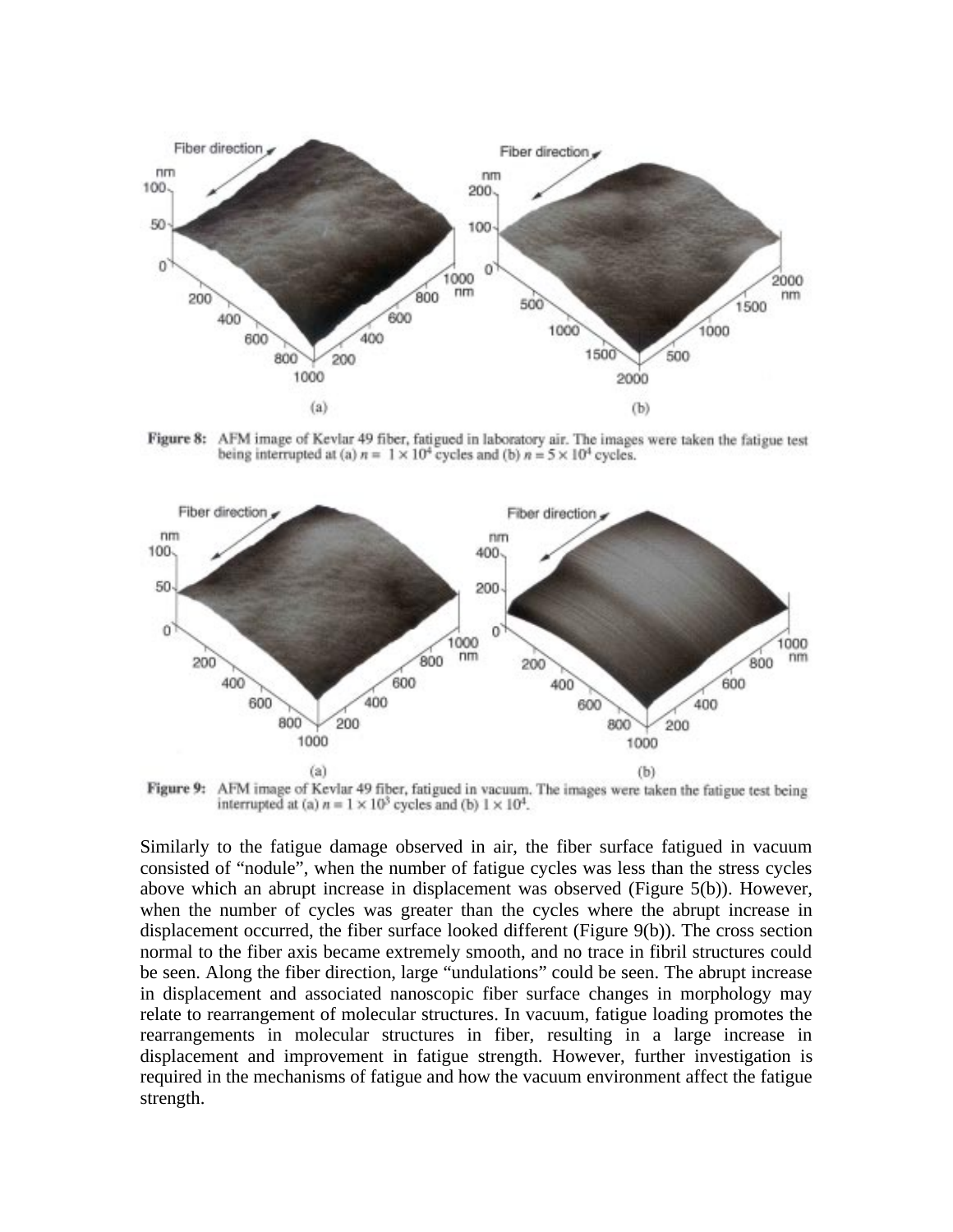# **CONCLUSIONS**

A specially designed environment-controllable micro mechanical fatigue testing machine is presented that is capable of performing quasi-static and fatigue tests in µm sized micromaterials such as high-strength and high-elastic modulus fibers. Using this testing machine, micro mechanical fatigue tests were conducted on Kevlar 49 single fibers. The fracture mechanisms, in particular from nanoscopic points of views based upon atomic force microscopy were discussed. The investigation yielded the following conclusions.

- 1. By using the developed micro mechanical fatigue testing machine, the fatigue tests in small diameter single fiber (diameter: 12  $\mu$ m) can be conducted in a precise manner.
- 2. Kevlar 49 fiber shows lower tensile strength when conducted in vacuum than in laboratory air.
- 3. Kevlar 49 fiber has excellent fatigue properties, although there is large data scatter. The *S-N* curve has a gentle slope compared with metallic materials.
- 4. The effect of environment on fatigue strength is contrary to the effect on tensile strength. The fatigue strength in vacuum is higher than that in air. Fibers break with fiber splitting, irrespective of environment. However, the splitting length at failure is smaller in air than in vacuum, and the shape of the splitting in air is more complicated.
- 5. Nanoscopic fiber surface damage is successfully imaged by an atomic force microscope. Fatigue loading in air causes nanoscopic "nodule" type fiber surface damage, which are considered nuclei for splitting. The fiber surface fatigued in vacuum consisted of "nodule", when the number of fatigue cycles was less than the stress cycles above which an abrupt increase in displacement was observed. However, when the number of cycles was greater than the cycles where the abrupt increase in displacement occurred, large "undulation" is observed along the fiber axis, and the cross section normal to the fiber axis becomes extremely smooth, and no trace in fibril structures can be seen.

# **ACKNOWLEDGMENTS**

Appropriation of Grants-in-Aid from the Scientific Fund of the Ministry of Education, Science, Sports and Culture of the Japanese Government (Contract Nos.: 08650107, 09450048) is appreciated. Thanks are extended to Mr. S. Sakamoto of Toray Kevlar Company for the donation of the sample materials.

# **REFERENCES**

- 1. Komai, K., Minoshima, K. and Mishima, T. (1995) *Trans. Japan Soc. Mech. Engg.*, **61A**, 1153.
- 2. Minoshima, K., Tsuru, K. and Komai, K. (1997) Tra*ns. Japan Soc. Mech. Eng.*, **63A**, 2142.
- 3. Minoshima, K., Kano, T. and Komai, K. (1998) *Trans. Japan Soc. Mech. Eng.*, **64A**, 2964.